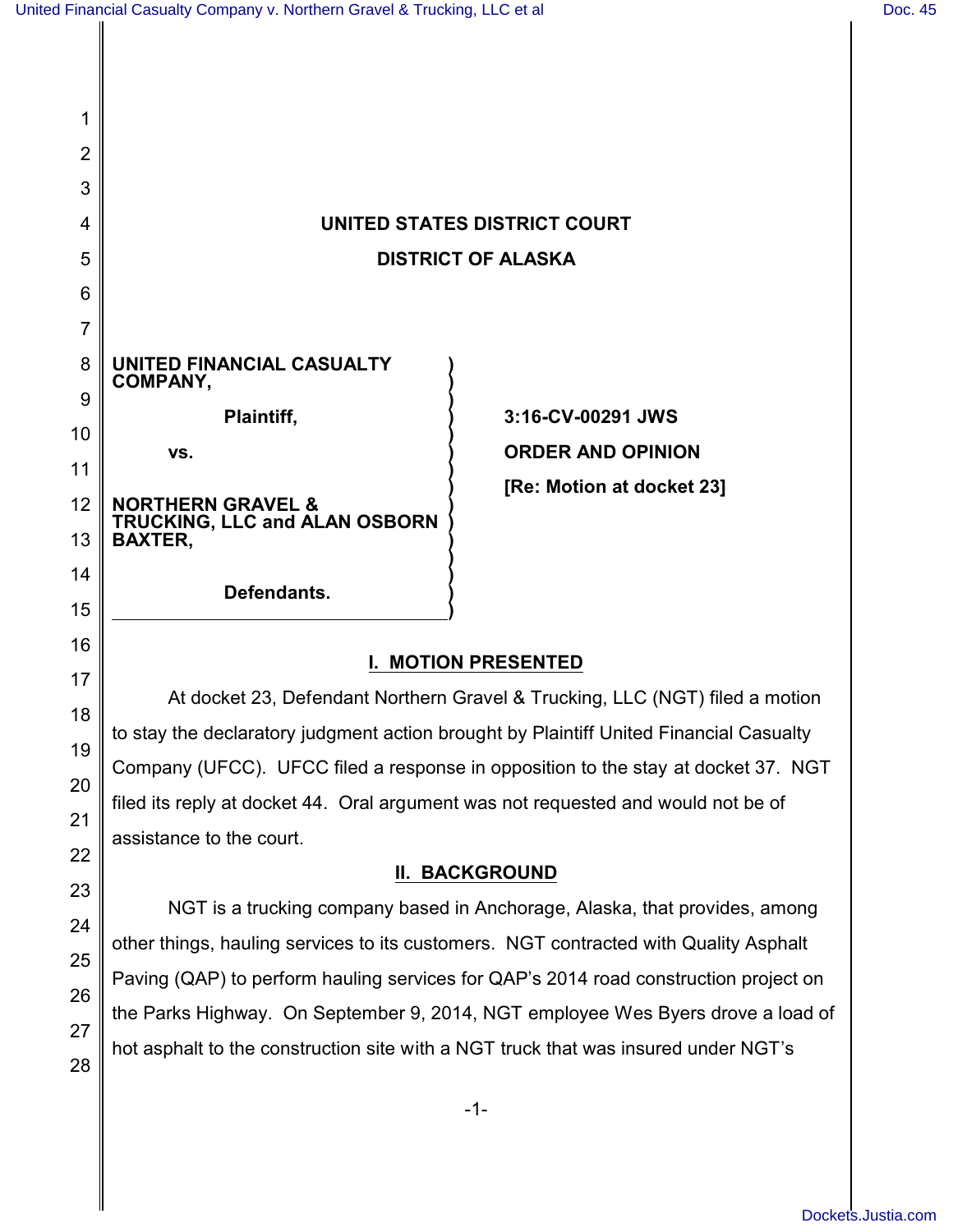1 2 3 4 5 6 7 8 9 10 11 12 13 14 15 16 17 vehicle insurance policy with UFCC (the Policy). After dumping the asphalt, Byers drove to the end of the job site in order to turn the truck around. Byers had to back his truck onto a side road where QAP employee David Ferns (Ferns) was performing surveying tasks for the construction project. Ferns believed that Byers drove the truck too close to him during the turn and confronted Byers about his driving. Byers got out of the truck. Ferns was upset, and a verbal confrontation ensued. After a short amount of time, Byers returned to the truck. Meanwhile, another NGT truck driver, Alan Baxter (Baxter), happened to be driving a different NGT truck along the Parks Highway past the construction site on a job unrelated to QAP's construction project. He observ ed the interaction between Byers and Ferns and saw Ferns follow Byers to the truck wielding a hammer and, at one point, step up onto the steps of the truck's cab. Baxter then pulled off the side of the road and got out of his truck to see if he could break up the dispute. According to NGT's Answer and Counterclaim, as Baxter approached Byers' truck, he lost his right shoe and tripped and fell into the back of Ferns. Ferns was knocked to the ground and sustained substantial injuries. NGT admits that "Baxter's decision to approach the confrontation was completely unrelated to his employment duties with NGT and he was acting [sic] outside the scope of his employment."<sup>1</sup>

18 19 20 21 The State of Alaska prosecuted Baxter for assault. $^2$  On May 13, 2016, Baxter was found guilty and convicted under AS 11.41.230(a)(1) for recklessly causing physical injury to another person. Baxter has appealed his conviction, and the appeal is currently pending.

22 23 24 25 Ferns subsequently filed a tort complaint in Anchorage Superior Court against Baxter and NGT. His claim against Baxter is for negligent and reckless assault, and his claim against NGT is based on its vicarious liability for Baxter's conduct. NGT tendered Fern's claims to UFCC asking for a defense and for indemnification. UFCC responded

 $1$ Doc. 16 at p. 11.

26

27

28

<sup>2</sup>*State v. Baxter*, 4NE-14-00150CR.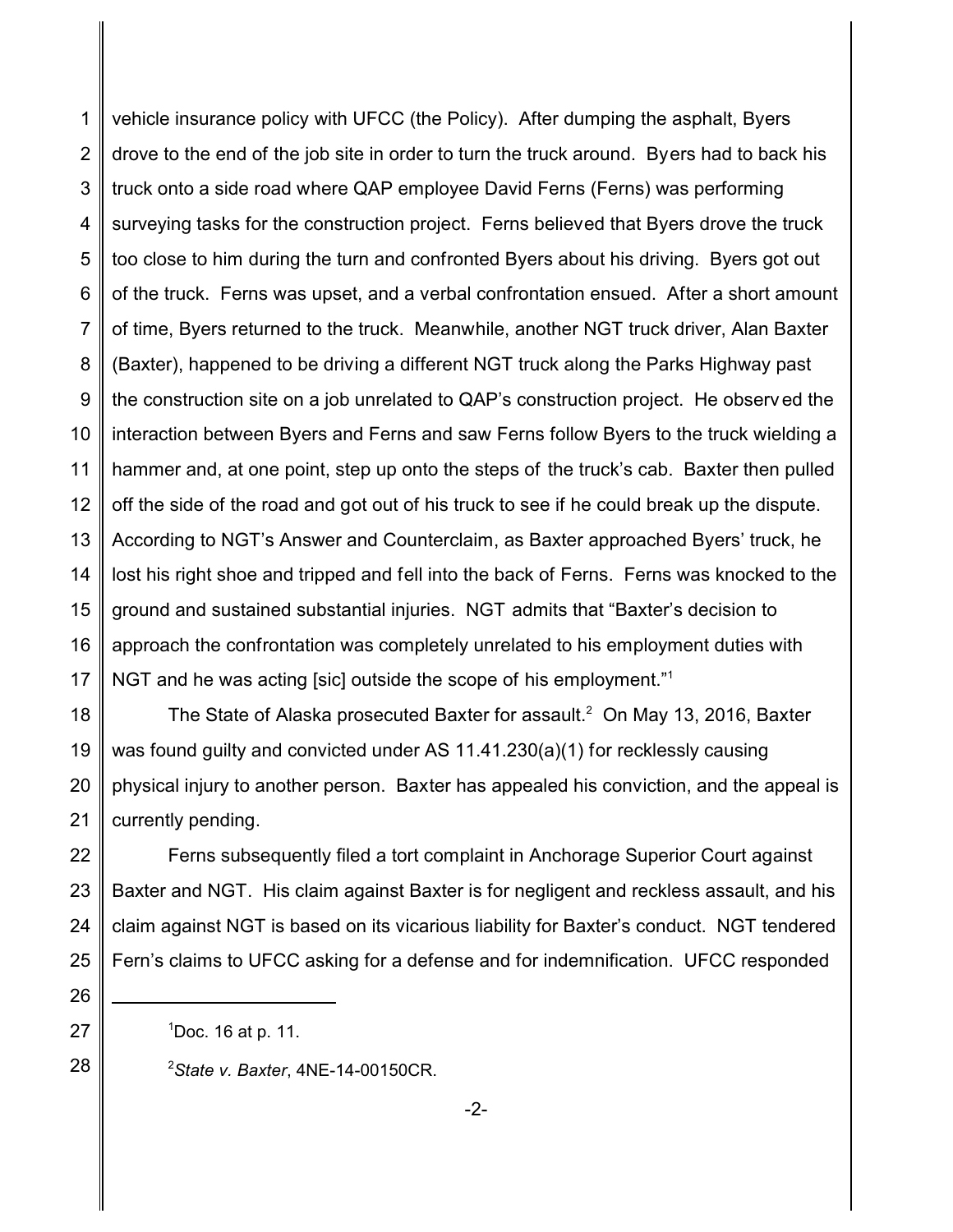with a reservation-of-rights letter offering to provide defense counsel for both NGT and Baxter as to the tort action. UFCC then filed this federal action against NGT and Baxter asking that the court issue a declaratory judgment confirming that UFCC is not obligated to defend or indemnify NGT and Baxter under the Policy.

#### **III. STANDARD OF REVIEW**

 The Declaratory Judgment Act requires that a declaratory judgment action present an actual case or controversy under Article III of the Constitution and be consistent with statutes governing the jurisdiction of federal courts.<sup>3</sup> "If the suit passes constitutional and statutory muster, the district court must also be satisfied that entertaining the action is appropriate."<sup>4</sup> Such a determination is discretionary. A court determining whether to exercise its discretion to move forward with a declaratory judgment action should first consider the non-exclusive factors set out in *Brillhart v.* Excess Insurance Co. of America<sup>5</sup> and its progeny.<sup>6</sup> The Brillhart factors include: (1) avoiding needless determination of state law issues; (2) discouraging litigants from filing declaratory actions as a means of forum shopping; and (3) avoiding duplicative litigation.<sup>7</sup> Other relevant factors include resolving all aspects of the controversy in a single proceeding if possible; avoiding intervention unless the declaratory action will serve a useful purpose in clarifying the legal relations at issue; avoiding procedural fencing or permitting one party to obtain an unjust res judicata advantage at the expense of the other; avoiding entanglement between the federal and state court

*Gov't Employees Ins. Co. v. Dizol*, 133 F.3d 1220, 1222-23 (9th Cir. 1998). *Id.* at 1223. 316 U.S. 491 (1942). *Dizol*, 133 F.3d at 1223, 1225. *Id*. at 1225.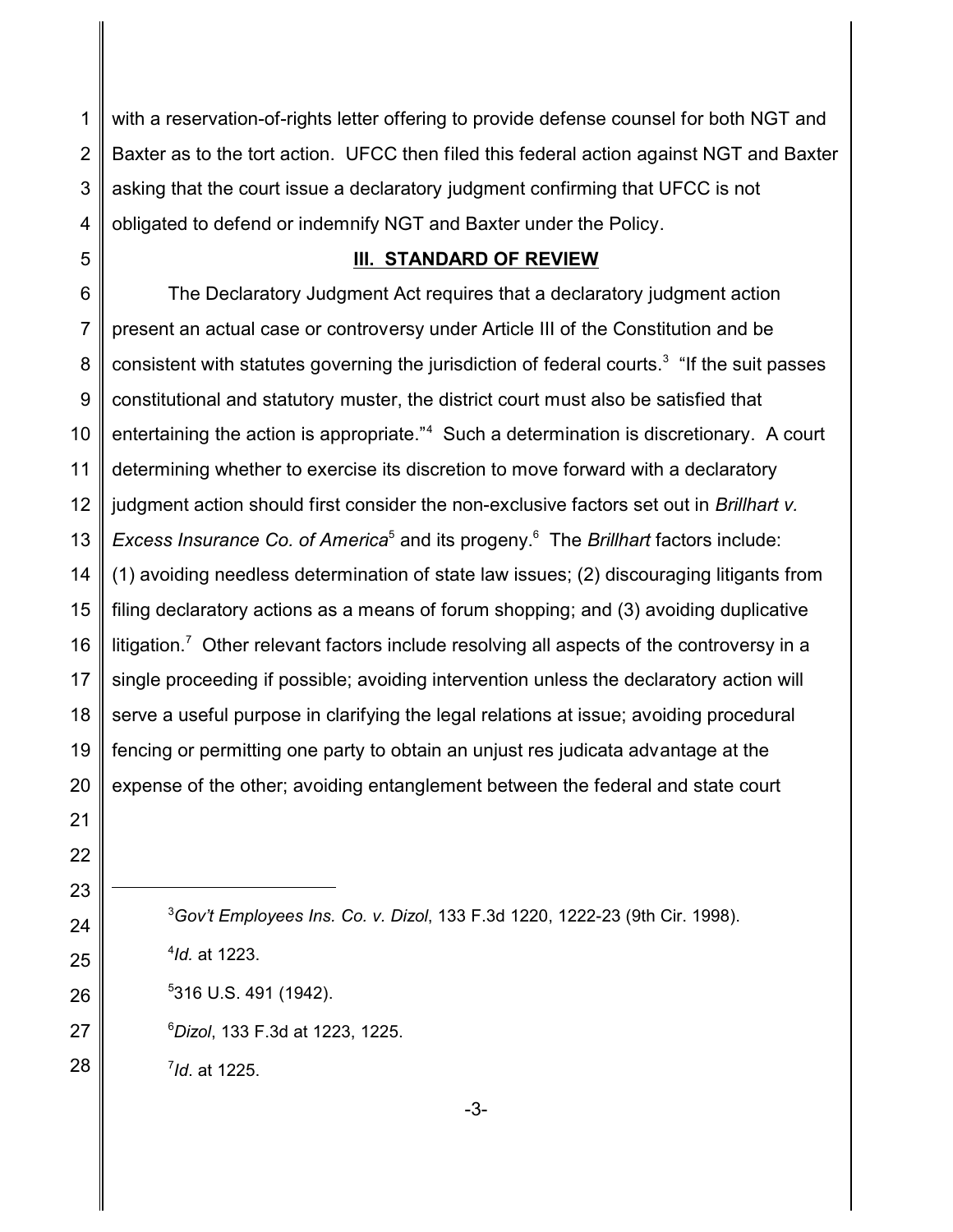1 2 3 4 5 systems; and avoiding jeopardizing the convenience of the parties.<sup>8</sup> "If there are parallel state proceedings involving the same issues and parties pending at the time the federal declaratory action is filed, there is a presumption that the entire suit should be heard in state court[,]" but "[t]he pendency of a state court action does not, of itself, require a district court to refuse federal declaratory relief."<sup>9</sup>

### **IV. DISCUSSION**

7 8 9 10 11 12 13 14 15 16 For this declaratory judgment action, there is no parallel state proceeding with the same parties and issues and therefore no presumption of abstention applies here. Indeed, NGT does not ask the court to dismiss the action, but rather requests a stay pending the resolution of the state court action. As to the three primary *Brillhart* factors, NGT concedes that there are no state law issues to resolve here and no forum shopping on the part of UFCC, but it argues that a stay is warranted given the duplicative factual issues that could arise in the event this case were to proceed in tandem with the state tort case. It also contends that a stay is warranted because the state case will settle all aspects of this controversy and because a stay will prevent prejudicial collateral estoppel.

17

24

25

26

27

6

#### **A. Duplicative litigation**

18 19 20 21 22 23 The resolution of this federal declaratory judgment action will require the court to determine if there is at least one cause of action in Ferns' state complaint against NGT and Baxter for which there is a possibility of coverage under the policy or, if the allegations in the complaint do not fall within the policy's coverage, the "true facts" of the incident at issue are nonetheless within, or potentially within, the policy's coverage and are known or reasonably ascertainable by UFCC.<sup>10</sup> The issues raised on the face

<sup>8</sup> *Id*. at 1225 n.5; *see also Nat'l Chiropractic Mut. Ins. Co. v. Doe*, 23 F. Supp. 2d 1109, 1115 (D. Alaska 1998).

<sup>9</sup>*Nat'l Chiropractic*, 23 F. Supp. 2d at 1116 (internal quotations omitted).

<sup>28</sup> <sup>10</sup>*Alaska Pac. Assur. Co. v. Collins*, 794 P.2d 936, 945 (Alaska 1990); *see also Makarka ex rel. Makarka v. Great Am. Ins. Co.*, 14 P.3d 964 (Alaska 2000) ("The potential for coverage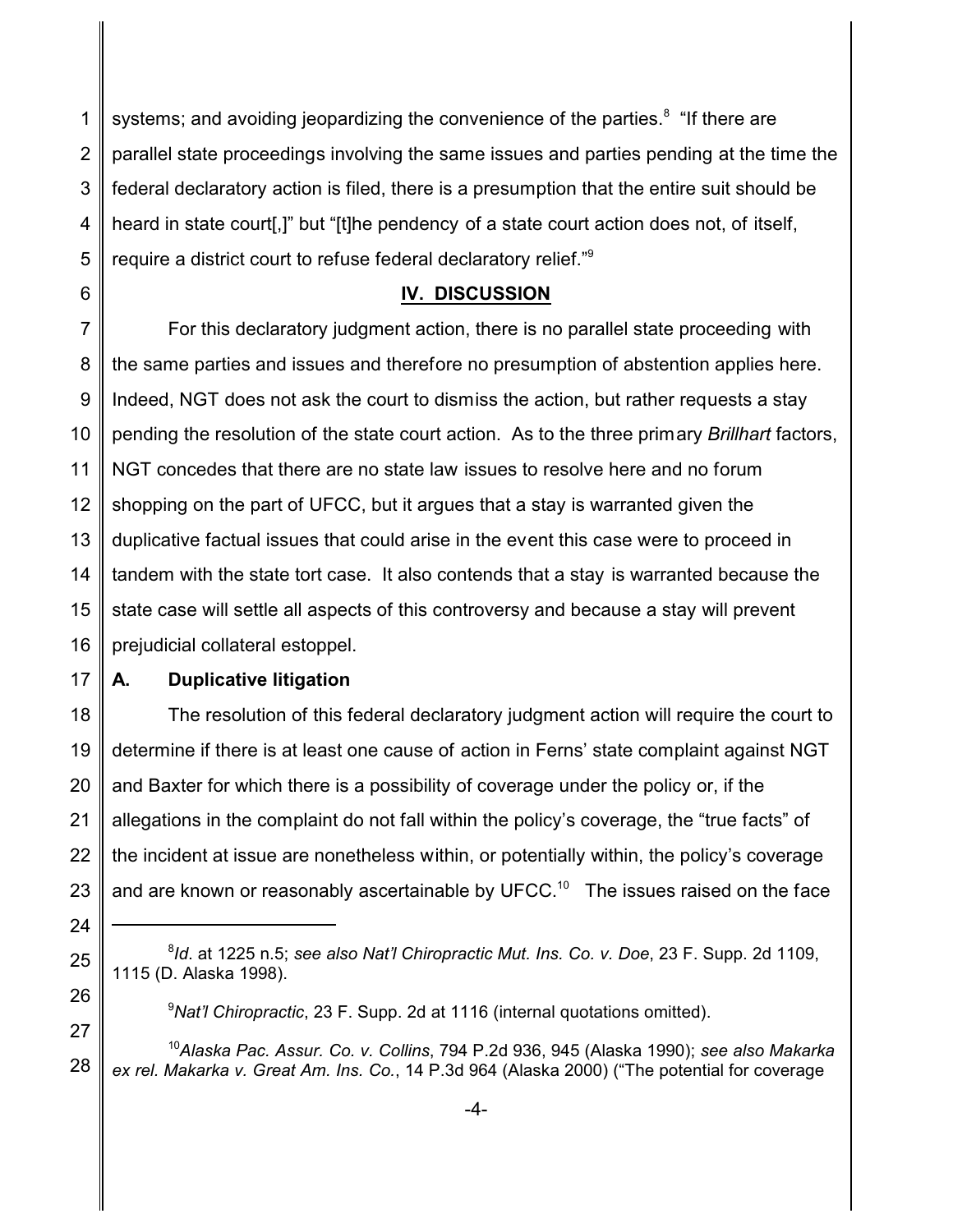1 2 3 4 5 6 7 8 9 10 of Ferns' state complaint are: 1) whether Baxter negligently or recklessly caused him injury; and 2) whether NGT is vicariously liable for Baxter's actions; that is, whether Baxter was acting within the scope of his employment. UFCC's complaint in this case asserts that there is no possibility of coverage with respect to Ferns' state court complaint, providing three reasons in support: 1) the injuries and damages allegedly sustained by Ferns did not arise out of the ownership, maintenance, or use of an insured vehicle as required under the Policy; 2) Baxter is not an insured under the Policy because the injuries claimed by Ferns did not arise out of Baxter's permissive use of an insured vehicle; and 3) the underlying tort suit does not involve an accident and expected or intended injuries are excluded from coverage.

11 12 13 14 15 16 17 18 19 20 The court will first turn to UFCC's third basis for this declaratory judgment action: the Policy's expected and intended injuries exclusion. Normally, the court's determination as to whether the exclusion applies would require the court to focus on Baxter's conduct and whether it was intentional or accidental. The state court action will have this same focus. Such an overlapping issue would typically provide a basis for staying the coverage determination. $^{11}$  However, a prior assault conviction is present here. A jury convicted Baxter of fourth degree assault for the same events at issue in the underlying tort case. Recklessness is an essential element of that conviction. Baxter is therefore precluded from arguing that his actions were accidental and not reckless.<sup>12</sup> The pending appeal does not affect the preclusive effect of the conviction.<sup>13</sup>

24

- <sup>11</sup>*See Nat'l Chiropractic*, 23 F. Supp. 2d at 1122.
- 25 26 27 <sup>12</sup>*Lamb v. Anderson*, 147 P.3 736, 739 (Alaska 2006) (noting that a criminal conviction resulting from a jury can be introduced as "conclusive proof" "of the facts necessarily determined").

<sup>21</sup> 22

<sup>23</sup> may be shown either on the face of the complaint or through facts the insurer knew or could have reasonably ascertained that would bring an otherwise uncovered complaint within the policy's coverage.").

<sup>28</sup> <sup>13</sup>*Pedersen v. Blythe*, 292 P.3d 182, 185 (Alaska 2012) (quoting *Wyatt v. Wyatt*, 65 P.3d 825, 831 (Alaska 2003)).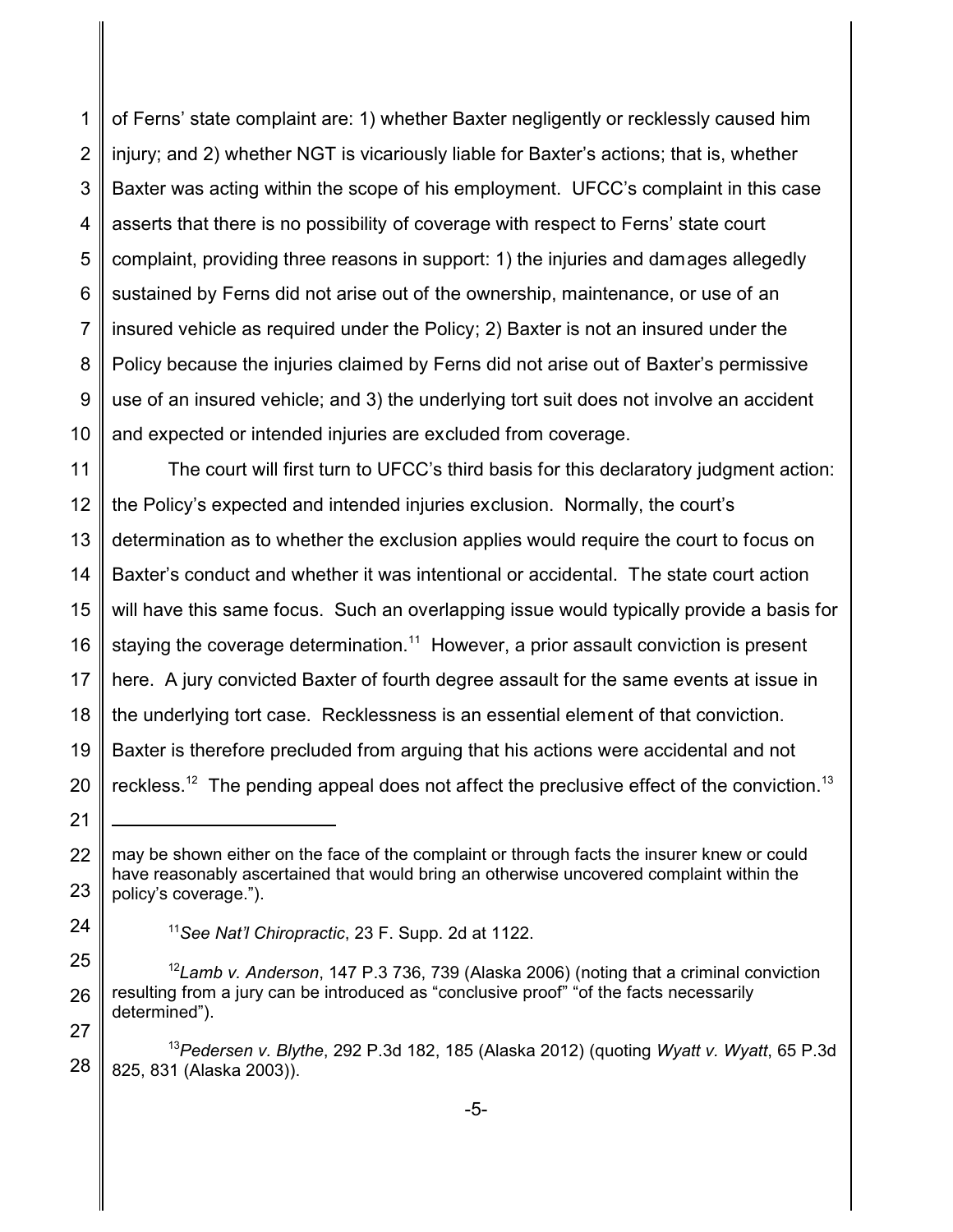1 2 The court will therefore not be addressing the nature of Baxter's conduct in this declaratory judgment action.

3 4 5 6 7 8 9 10 11 12 13 The second Policy matter at issue in this action is whether Baxter was an insured under the Policy's terms. Whether Baxter was acting within his scope of employment when he approached Byers' truck on September 9, 2014, is relevant to this determination. The state court action also deals with this issue in relation to NGT's vicarious liability. However, here, NGT has already admitted in its answer and counterclaim that Baxter was in fact not acting within the scope of his employment.<sup>14</sup> That is, the parties do not have a dispute as to Baxter's scope of employment, and the court will simply apply this undisputed fact to determine whether Baxter was an "insured" under the Policy at the time of the relevant incident. Therefore, there is no risk of this court duplicating the state court's efforts when it analyzes Baxter's coverage under the Policy.

14 15 16 17 18 19 20 21 22 23 Lastly, the court's decision in this declaratory judgment action will address whether Ferns' alleged injuries were caused by the use of an insured automobile as required for coverage under the Policy. The requisite causal connection between the injury and the vehicle is something less than proximate cause in the legal sense, but something more than the vehicle being the location of the incident causing injuries.<sup>15</sup> There are three general factors to consider: 1) the extent of causation between the automobile and the injury; 2) whether an act of independent significance occurred, breaking the causal link between the use of the vehicle and the injuries inflicted; and 3) the type of use of the vehicle involved.<sup>16</sup> Applying the first factor requires the court to look at whether the vehicle was an active accessory to the incident.<sup>17</sup> The fact that a

- <sup>14</sup>Doc. 16 at p. 6 (Affirmative Defense No. 4); Doc. 16 at p. 11 ( $\P$  14). <sup>15</sup>*Shaw v. State Farm Mut. Auto. Ins. Cos*., 19 P.3d 588, 591 (Alaska 2001). 16 *Id.* at 592.
- <sup>17</sup>*Kalenka v. Infinity Ins. Cos*., 262 P.3d 602, 609 (Alaska 2011).

24

25

26

27

28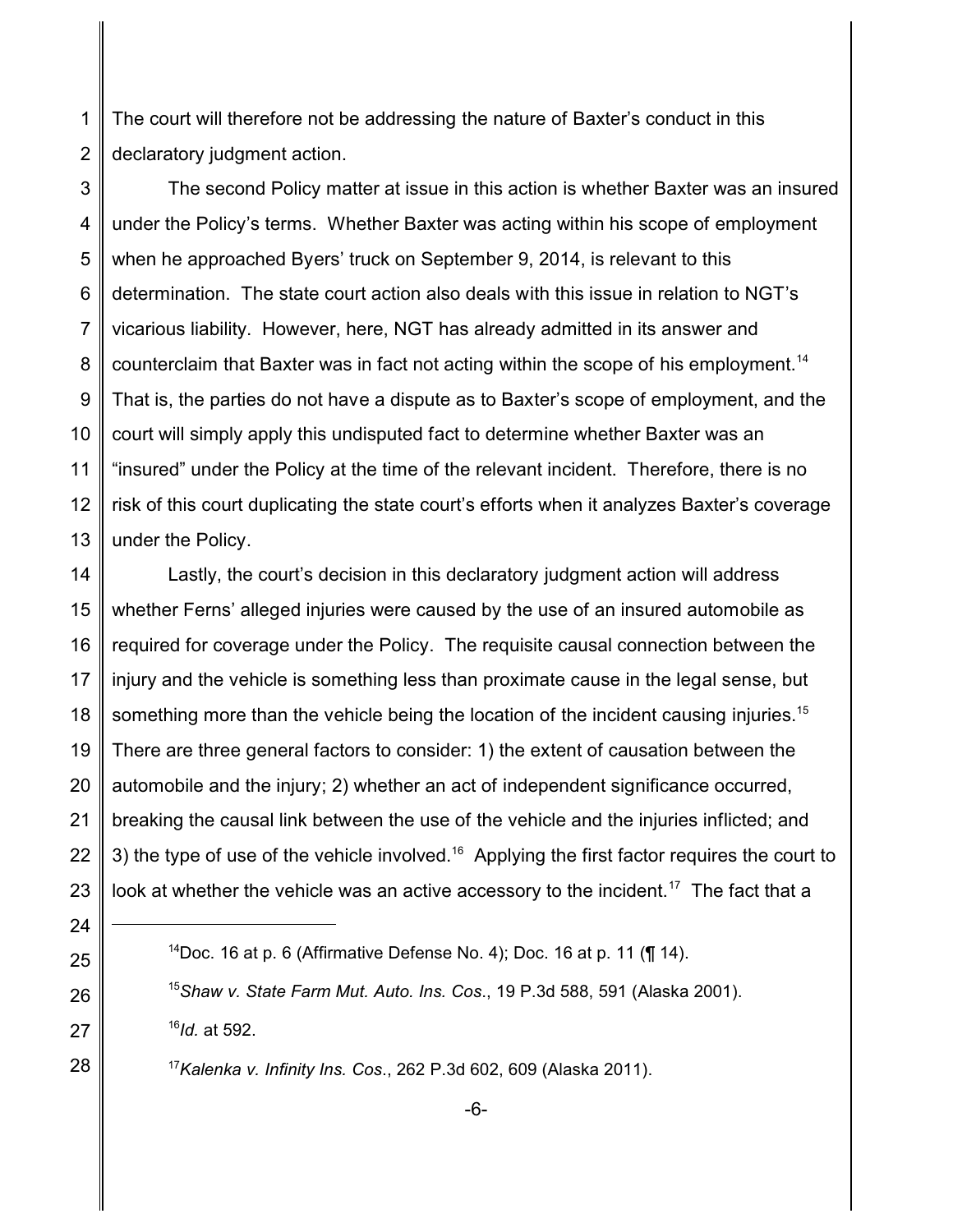1 2 3 4 collision occurred and then caused the parties to fight, which then led to injuries, does not make the vehicles involved in the initial collision active accessories.<sup>18</sup> As to the third factor, coverage only applies to injuries resulting from a vehicle being used for its inherent transportation purpose.<sup>19</sup>

5 6 7 8 9 10 11 12 Baxter's conduct, which is the primary subject of the underlying tort case, will not be an issue in this court's vehicle use analysis. Regardless of whether Baxter acted intentionally or accidentally, it is undisputed that his truck was not adequately connected to the injuries Ferns sustained. Indeed, NGT is basing its coverage argument on the fact that Byers' truck was central to the underlying incident, and the court will be making determinations as to that truck's role in causing the alleged injuries under the applicable three-part test. The state case is not focused on Byers' truck's role in the incident. Therefore, no overlap will occur.

13 14 15 16 17 18 19 20 21 22 23 24 25 NGT argues that there could be litigation overlap because the state case is broad enough to include Byers' conduct as a basis for NGT's liability. Even assuming that is true, this court will not be making a determination about Byers' negligence, only about the role his truck played in relation to the injuries sustained by Fern and Baxter's conduct. NGT argues in its reply that there are still unknown facts to be discovered surrounding Byers' conduct and use of his truck that could arise in state court and potentially bring the state case within the policy's coverage and cause overlapping litigation and verdicts. The court disagrees that there are relevant undiscovered facts about Byers' role in the incident that could expand the scope of the underlying lawsuit to reach Byers' conduct and create overlapping litigation about his potential negligence. All the relevant witnesses testified in the state criminal proceeding, and there is nothing in their testimony to suggest that Byers drove the truck away while Ferns was standing on it, as NGT suggests. NGT relies on the fact that Baxter's original statement to the

26 27

28

18 *Id.*

19 *Id.*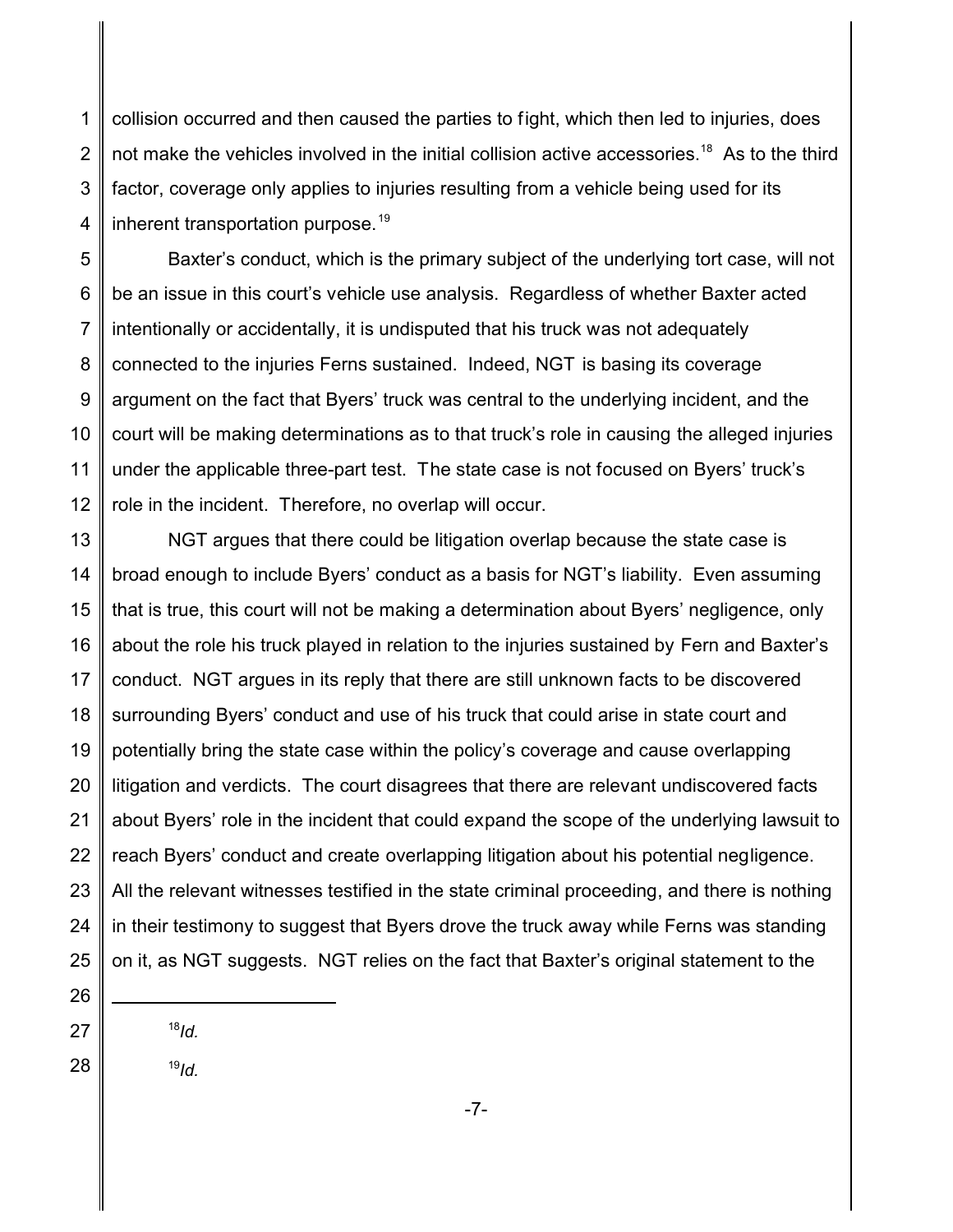1 2 3 4 5 6 7 investigating trooper was that he did not touch Ferns. However, during trial he admitted his original statement was not the truth, and that he did knock Ferns from behind, as other witnesses described, albeit unintentionally. $^{20}$  NGT also argues that Ferns does not remember getting hit and so it leaves open the possibility that Byers caused the fall by putting the truck in gear. That is not an accurate assessment of Ferns' testimony. He stated multiple times that he was struck from behind. $^{21}$  Thus, the court does not see the possibility of duplicative litigation surrounding Byers' conduct.

8

## **B. Settling all aspects of the controversy**

9 10 11 12 13 14 15 16 17 NGT argues that state court proceedings will be more likely to lead to a full resolution of this controversy because the state court case, with additional fact-finding as to Byers' conduct, will resolve the tort claims, which could lead to settlement on the coverage issue. This court, on the other hand, can only resolve the coverage aspects of the controversy. Again, the court concludes that no additional fact-finding is likely needed. All relevant witnesses have already testified as to the events at issue, and nothing suggests that there are some unknown facts regarding Byers' conduct that could end up settling the coverage issues. Therefore, the court sees no efficiency in waiting for the state case to conclude to move forward on the coverage issues.

18

### **C. Collateral estoppel issues**

19 20 21 22 23 24 25 NGT argues that this court's decision regarding UFCC's duty in relation to Ferns' tort suit against NGT and Baxter would cause unjust collateral estoppel issues for it in state court. NGT points to the issue of Baxter's scope of employment, arguing that if the court were to conclude Baxter was acting within the scope of his employment during the incident, Ferns could employ the offensive use of collateral estoppel against it in state court. However, here, it is undisputed that Baxter was not acting within the scope of his employment, and thus there will not be a contrary finding here. NGT also points

26 27

28

<sup>21</sup>Doc. 37-2 at pp. 11, 13 (Ferns testimony at pp. 196, 197, 204, 205).

 $^{20}$ Doc. 37-3 at pp. 19-20 (Baxter testimony at pp. 281-85).